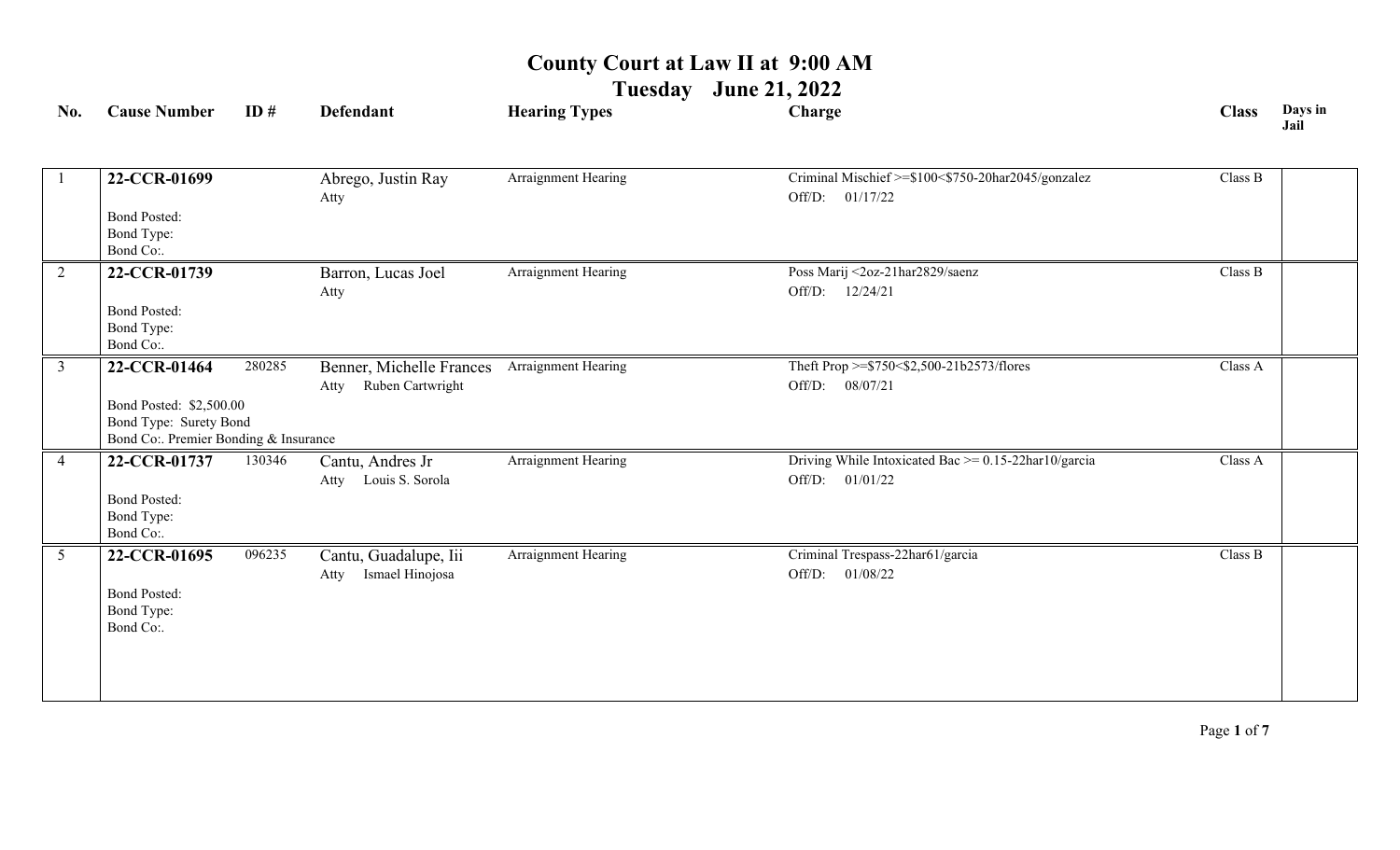**Tuesday June 21, 2022**

| No. | <b>Cause Number</b>                                                       | ID#    | <b>Defendant</b>                                   | <b>Hearing Types</b>       | Charge                                                                  | <b>Class</b> | Days in<br>Jail |
|-----|---------------------------------------------------------------------------|--------|----------------------------------------------------|----------------------------|-------------------------------------------------------------------------|--------------|-----------------|
| 6   | 22-CCR-01831                                                              | 285501 | Cisneros, Jose Mariano                             | Arraignment Hearing        | Poss Marij <2oz-21b3385/nunez                                           | Class B      |                 |
|     |                                                                           |        | Ronaldo S Lozano<br>Atty                           |                            | Off/D: 10/11/21                                                         |              |                 |
|     | Bond Posted: \$500.00                                                     |        |                                                    |                            |                                                                         |              |                 |
|     | Bond Type: Personal Bond<br>Bond Co:. Cisneros, Jose Mariano              |        |                                                    |                            |                                                                         |              |                 |
|     | 22-CCR-01835                                                              |        | Darrett, Taylor                                    | Arraignment Hearing        | Theft Prop >=\$100<\$750-20b4022/nunez                                  | Class B      |                 |
|     |                                                                           |        | Benjamin Adam<br>Atty<br>Neece                     |                            | Off/D: 12/02/20                                                         |              |                 |
|     | Bond Posted: \$1,500.00                                                   |        |                                                    |                            |                                                                         |              |                 |
|     | Bond Type: Personal Bond                                                  |        |                                                    |                            |                                                                         |              |                 |
| 8   | Bond Co:. Darrett, Taylor<br>22-CCR-01661                                 |        |                                                    | <b>Arraignment Hearing</b> | Driving While Intoxicated/21-0249/daniels                               | Class B      |                 |
|     |                                                                           |        | De Flayes, David<br>Lisandro                       |                            |                                                                         |              |                 |
|     |                                                                           |        | Atty                                               |                            | 07/24/21<br>Off/D:                                                      |              |                 |
|     | Bond Posted: \$1,500.00                                                   |        |                                                    |                            |                                                                         |              |                 |
|     | Bond Type: Surety Bond<br>Bond Co:. El Padrino Bail Bonds (universal F&c) |        |                                                    |                            |                                                                         |              |                 |
| 9   | 22-CCR-01768                                                              |        | De La Torre, Andre                                 | Arraignment Hearing        | Reckless Driving-21-b-4344/bellamy                                      | Class B      |                 |
|     |                                                                           |        | Sebastian                                          |                            |                                                                         |              |                 |
|     |                                                                           |        | Atty                                               |                            | 01/10/22<br>Off/D:                                                      |              |                 |
|     | Bond Posted: \$1,500.00<br>Bond Type: Personal Bond                       |        |                                                    |                            |                                                                         |              |                 |
|     | Bond Co:. De La Torre, Andre Sebastian                                    |        |                                                    |                            |                                                                         |              |                 |
| 10  | 22-CCR-01502                                                              | 220585 | Esparza, Jaime Antonio<br>Eva De La Fuente<br>Atty | Arraignment Hearing        | False Drug Test Falsification Device-21har2745/saenz<br>Off/D: 12/15/21 | Class B      |                 |
|     | <b>Bond Posted:</b>                                                       |        |                                                    |                            |                                                                         |              |                 |
|     | Bond Type:<br>Bond Co:.                                                   |        |                                                    |                            |                                                                         |              |                 |
|     |                                                                           |        |                                                    |                            |                                                                         |              |                 |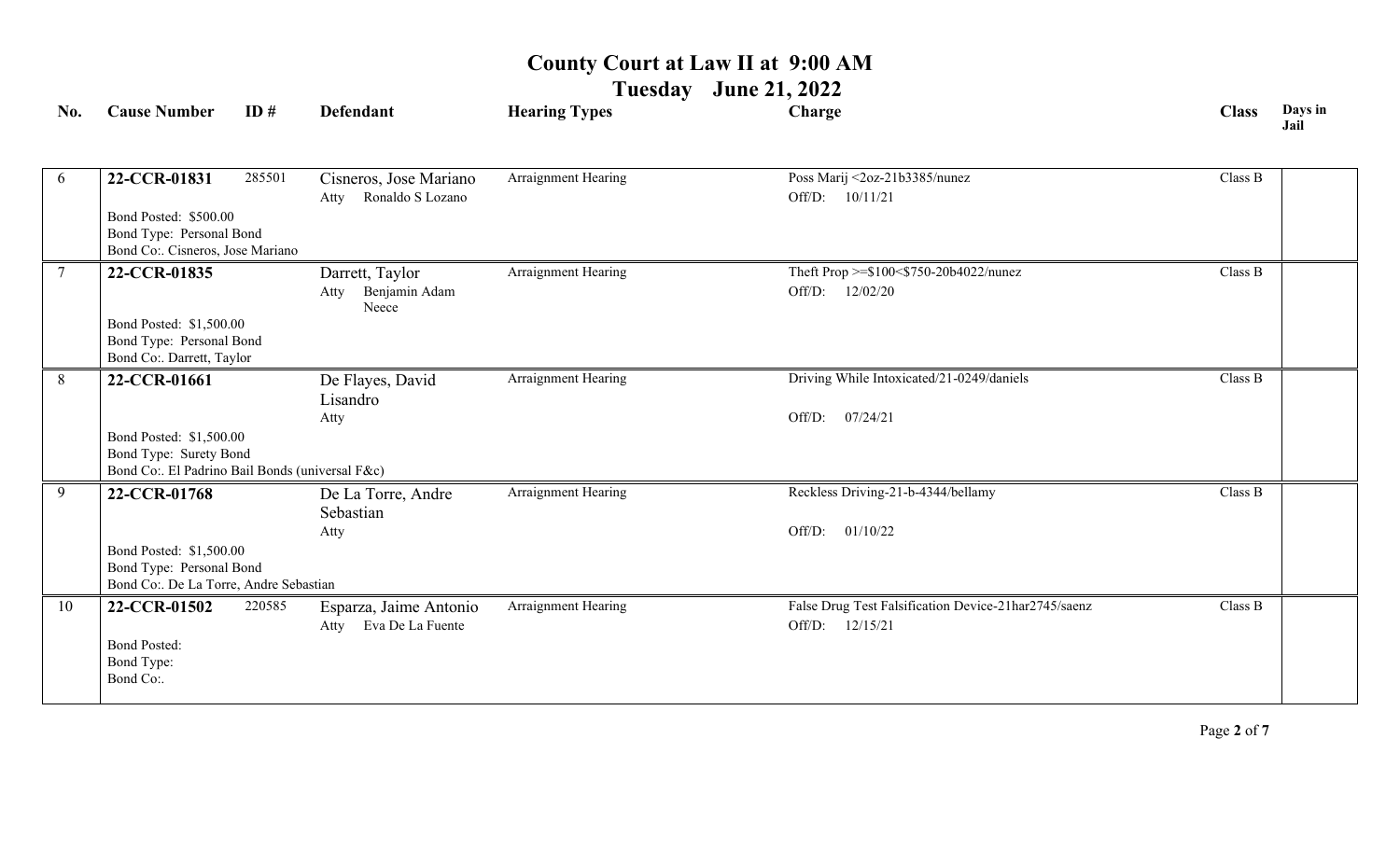**Tuesday June 21, 2022**

| No. | <b>Cause Number</b>                                                                                     | ID#    | <b>Defendant</b>                            | <b>Hearing Types</b> | Charge                                                                                | <b>Class</b> | Days in<br>Jail |
|-----|---------------------------------------------------------------------------------------------------------|--------|---------------------------------------------|----------------------|---------------------------------------------------------------------------------------|--------------|-----------------|
| 11  | 22-CCR-01715<br>Bond Posted: \$1,000.00<br>Bond Type: Personal Bond<br>Bond Co:. Esquivel, Logan        |        | Esquivel, Logan<br>Atty                     | Arraignment Hearing  | Poss Marij <2oz-22har38/saenz<br>Off/D: 01/07/22                                      | Class B      |                 |
| 12  | 22-CCR-01726<br><b>Bond Posted:</b><br>Bond Type:<br>Bond Co:.                                          | 254264 | Flores, Javier Francisco<br>Atty            | Arraignment Hearing  | Driving W/lic Inv W/prev Conv/susp/w/o Fin Res -21har2862/saenz<br>Off/D:<br>12/28/21 | Class B      |                 |
| 13  | 22-CCR-01722<br><b>Bond Posted:</b><br>Bond Type:<br>Bond Co:.                                          |        | Gonser, Kody Noel<br>Atty                   | Arraignment Hearing  | Crim Trespass Habit/shltr/suprfund/infstrt - 21har2858/saenz<br>12/27/21<br>Off/D:    | Class A      |                 |
| 14  | 22-CCR-01831<br>Bond Posted: \$500.00<br>Bond Type: Personal Bond<br>Bond Co:. Guevara, Gisel           | 285498 | Guevara, Gisel<br>Fabian Limas, Jr.<br>Atty | Arraignment Hearing  | Poss Marij <2oz-21b3383/nunez<br>Off/D:<br>10/11/21                                   | Class B      |                 |
| 15  | 22-CCR-01717<br>Bond Posted: \$2,000.00<br>Bond Type: Personal Bond<br>Bond Co:. Hernandez, Josue Ruben | 269921 | Hernandez, Josue Ruben<br>Atty              | Arraignment Hearing  | Poss Marij <2oz-22har35/garcia<br>Off/D: 01/06/22                                     | Class B      |                 |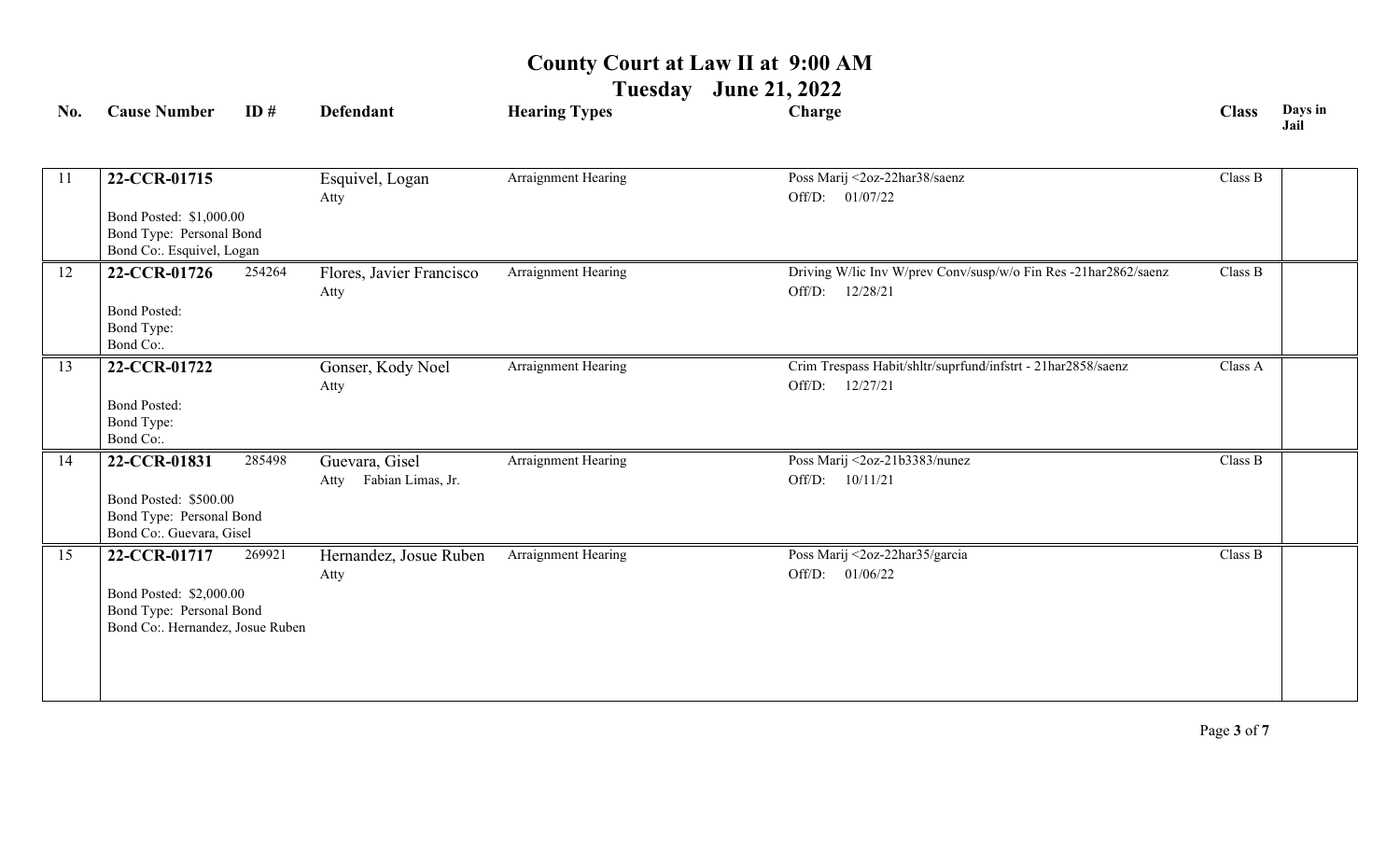**Tuesday June 21, 2022**

| No. | <b>Cause Number</b>                                                                                    | ID#    | <b>Defendant</b>                                  | <b>Hearing Types</b> | Charge                                                          | <b>Class</b>   | Days in<br>Jail |
|-----|--------------------------------------------------------------------------------------------------------|--------|---------------------------------------------------|----------------------|-----------------------------------------------------------------|----------------|-----------------|
| 16  | 22-CCR-01745<br><b>Bond Posted:</b>                                                                    | 046330 | Herrera, Rogelio<br>Ben R. Neece<br>Atty          | Arraignment Hearing  | Theft Prop >=\$100<\$750-22-00003c/garza<br>Off/D: 12/31/21     | Class B        |                 |
|     | Bond Type:<br>Bond Co:.                                                                                |        |                                                   |                      |                                                                 |                |                 |
| 17  | 22-CCR-01783                                                                                           | 250384 | Hinojosa, Jennifer<br><b>Rick Canales</b><br>Atty | Arraignment Hearing  | Assault Causes Bodily Inj-21b2736/nunez<br>08/22/21<br>Off/D:   | Class A        |                 |
|     | Bond Posted: \$2,500.00<br>Bond Type: Personal Bond<br>Bond Co:. Hinojosa, Jennifer                    |        |                                                   |                      |                                                                 |                |                 |
| 18  | 22-CCR-01756                                                                                           | 244387 | Lewis, Christopher<br>James<br>Atty               | Arraignment Hearing  | Driving While Intoxicated-21-00751c/garza<br>12/18/21<br>Off/D: | Class B        |                 |
|     | <b>Bond Posted:</b><br>Bond Type:<br>Bond Co:.                                                         |        |                                                   |                      |                                                                 |                |                 |
| 19  | 02-CCR-0001726                                                                                         | 079930 | Longoria, Juan De Dios                            | Arraignment Hearing  | Assault "a"-(family Violence)                                   | Unassign<br>ed |                 |
|     | Bond Posted: \$2,000.00<br>Bond Type: Personal Bond<br>Bond Co:. Longoria, Juan De Dios                |        | Atty                                              |                      | Off/D:<br>02/14/02                                              |                |                 |
| 20  | 22-CCR-01818<br>Bond Posted: \$5,000.00<br>Bond Type: Personal Bond<br>Bond Co:. Martinez, Jose Manuel |        | Martinez, Jose Manuel<br>Atty                     | Arraignment Hearing  | Driving While Intoxicated-22harl13/garcia<br>Off/D: 01/18/22    | Class B        |                 |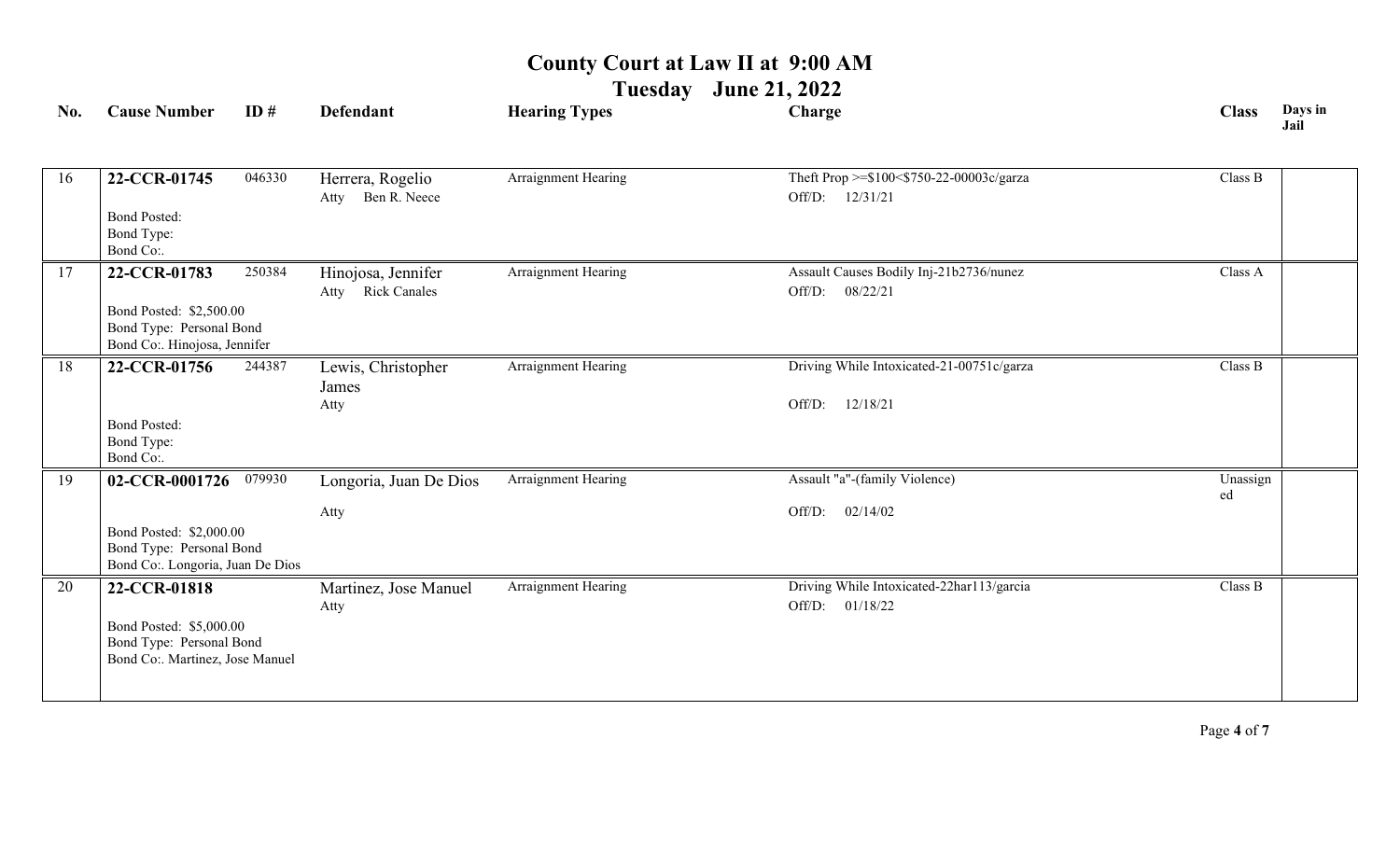#### **Tuesday June 21, 2022**

| No. | <b>Cause Number</b>                                                                                  | ID#    | <b>Defendant</b>                                     | <b>Hearing Types</b>       | Charge                                                                                 | <b>Class</b> | Days in<br>Jail |
|-----|------------------------------------------------------------------------------------------------------|--------|------------------------------------------------------|----------------------------|----------------------------------------------------------------------------------------|--------------|-----------------|
| 21  | 22-CCR-01774<br><b>Bond Posted:</b><br>Bond Type:<br>Bond Co:.                                       | 187219 | Martinez, Michael<br>Atty                            | Arraignment Hearing        | Terroristic Threat Cause Fear Of Imminent Sbi/21-00502c/n.alanis<br>04/14/21<br>Off/D: | Class B      |                 |
| 22  | 22-CCR-01736<br><b>Bond Posted:</b><br>Bond Type:<br>Bond Co:.                                       | 284058 | Mcintosh, Santiago<br>Aleksandr<br>Atty Noemi Garcia | Arraignment Hearing        | Poss Marij <2oz/2021xmg02632/limas<br>Off/D:<br>09/25/21                               | Class B      |                 |
| 23  | 22-CCR-01741<br><b>Bond Posted:</b><br>Bond Type:<br>Bond Co:.                                       |        | Mejia, Jose Juarez<br>Atty                           | <b>Arraignment Hearing</b> | Driving While Intoxicated Bac $\ge$ = 0.15-22-00002c/garza<br>12/31/21<br>Off/D:       | Class A      |                 |
| 24  | 22-CCR-01771<br>Bond Posted: \$3,500.00<br>Bond Type: Personal Bond<br>Bond Co: Pr Bond A/p J/garcia | 242249 | Mena, Heriberto<br>Benjamin Adam<br>Atty<br>Neece    | Arraignment Hearing        | Driving While Intoxicated Bac >= $0.15 - 2022xmg0199/garcia$<br>Off/D:<br>01/22/22     | Class A      |                 |
| 25  | 22-CCR-01448<br><b>Bond Posted:</b><br>Bond Type:<br>Bond Co:.                                       | 276296 | Morales, Erick Fernando<br>Ruben Herrera<br>Atty     | Arraignment Hearing        | Driving While Intoxicated-21-00666c/alaniz<br>Off/D: 10/27/21                          | Class B      |                 |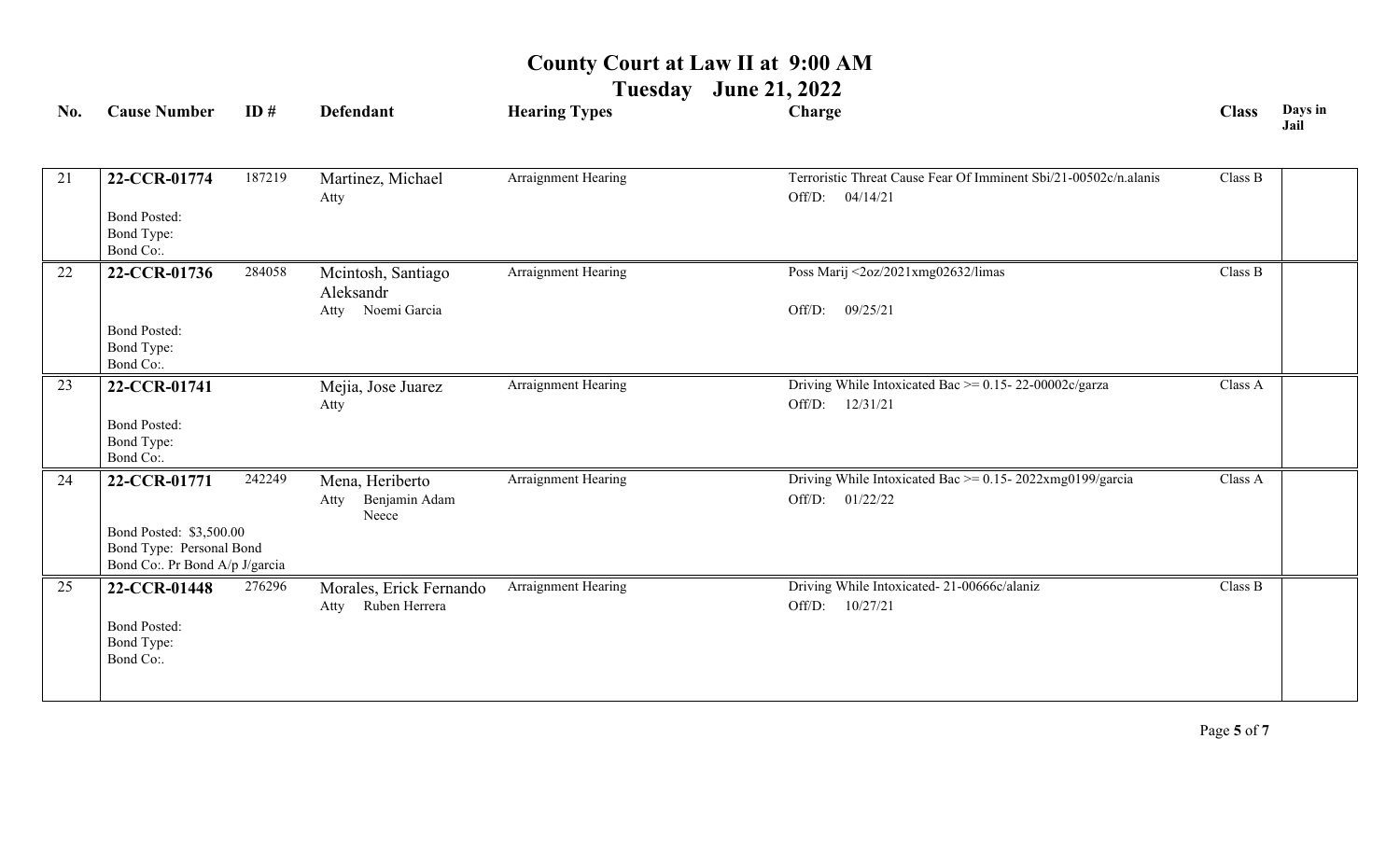**Tuesday June 21, 2022**

| No. | <b>Cause Number</b>                                                                                                     | ID#    | <b>Defendant</b>                                        | <b>Hearing Types</b> | Charge                                                        | <b>Class</b> | Days in<br>Jail |
|-----|-------------------------------------------------------------------------------------------------------------------------|--------|---------------------------------------------------------|----------------------|---------------------------------------------------------------|--------------|-----------------|
| 26  | 22-CCR-01824                                                                                                            |        | Palacios, Iris Nicole<br>Atty Ben R. Neece              | Arraignment Hearing  | Driving While Intoxicated/22har87/r.garcia<br>Off/D: 01/13/22 | Class B      |                 |
|     | Bond Posted: \$1,500.00<br>Bond Type: Personal Bond<br>Bond Co:. Palacios, Iris Nicole                                  |        |                                                         |                      |                                                               |              |                 |
| 27  | 22-CCR-01830<br>Bond Posted: \$500.00<br>Bond Type: Personal Bond<br>Bond Co:. Perez, Briauna Michelle                  |        | Perez, Briauna Michelle<br>Atty                         | Arraignment Hearing  | Poss Marij <2oz/22har88/r.garcia<br>Off/D: 01/13/22           | Class B      |                 |
| 28  | 22-CCR-01783                                                                                                            | 210812 | Puente, Yadira Elizabeth<br><b>Rick Canales</b><br>Atty | Arraignment Hearing  | Assault Causes Bodily Inj-21b2737/nunez<br>Off/D:<br>08/22/21 | Class A      |                 |
|     | Bond Posted: \$2,500.00<br>Bond Type: Personal Bond<br>Bond Co:. Puente, Yadira Elizabeth                               |        |                                                         |                      |                                                               |              |                 |
| 29  | 22-CCR-01819                                                                                                            |        | Puentes, Laura Anne<br>Atty                             | Arraignment Hearing  | Driving While Intoxicated-22har112/garcia<br>Off/D: 01/18/22  | Class B      |                 |
|     | Bond Posted: \$5,000.00<br>Bond Type: Personal Bond<br>Bond Co:. Puentes, Laura Anne                                    |        |                                                         |                      |                                                               |              |                 |
| 30  | 22-CCR-01763                                                                                                            | 284618 | Sanchez, Christian<br>Abraham                           | Arraignment Hearing  | Poss Marij <2oz-2021xmg03541/limas                            | Class B      |                 |
|     | Bond Posted: \$1,500.00; \$1,500.00<br>Bond Type: Surety Bond; Personal Bond<br>Bond Co:. Pr Bond A/p J/limas; P R Bond |        | Atty                                                    |                      | 12/14/21<br>Off/D:                                            |              |                 |